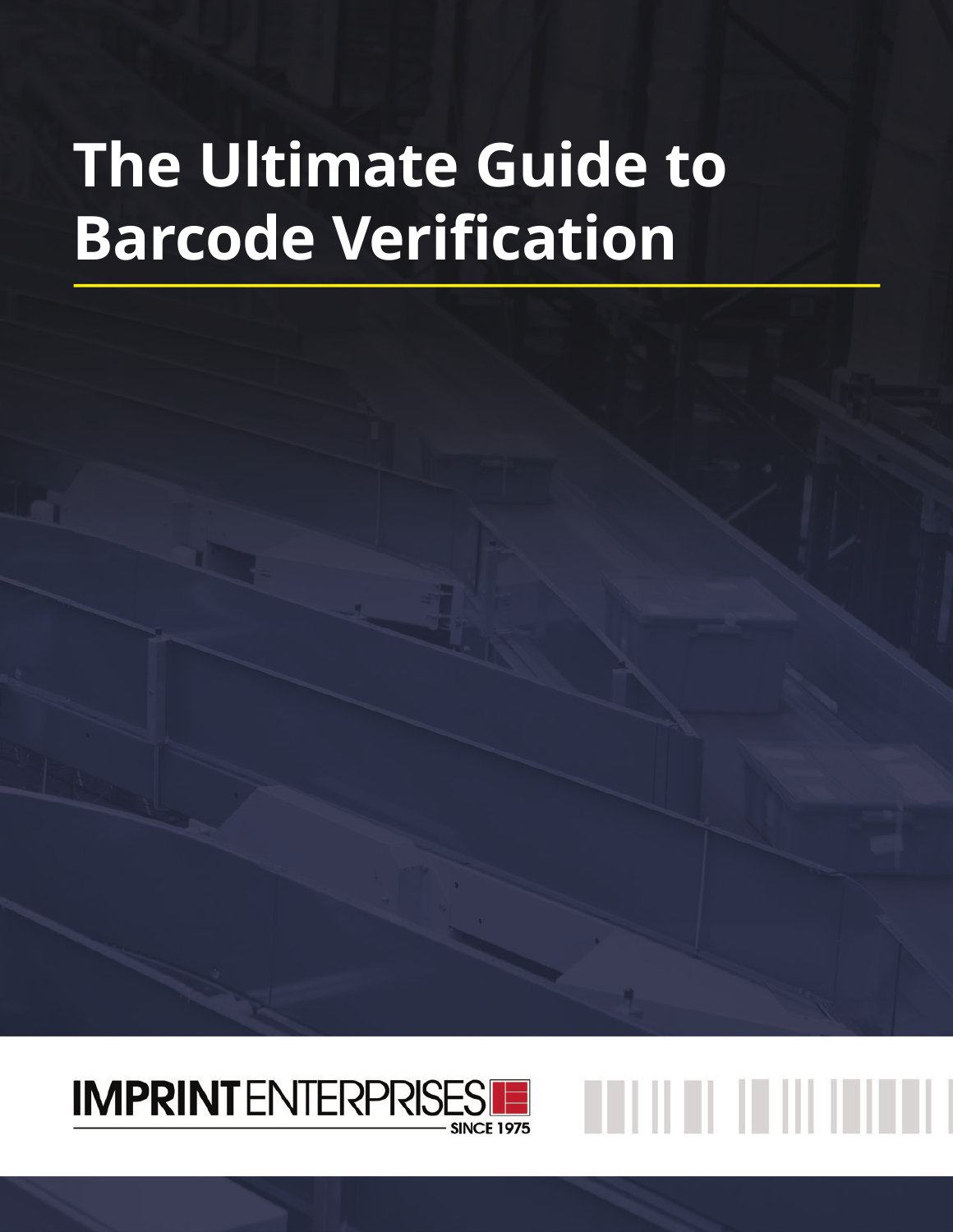

Barcodes have become a vital component of supply chain management, asset tracking, and other applications across industries. In warehouses, distribution centers, retail stores, hospitals, and other businesses, barcode labels or direct part marks help manage inventory, initiate new orders, confirm employee identification, confirm medication dosages, help locate valuable assets, and automate countless other tasks. That's why the ability to quickly and accurately scan barcodes is so vital. A poor quality barcode can disrupt tracking operations and cause multiple failures across the value chain. This can lead to expensive mistakes, scrap, rework, incorrect shipments, or fines.

As barcoded products travel across the supply chain, manufacturers, carriers, and customers that have difficulty scanning a barcode may initiate disputes that affect sales, increase returns, or result in fees or chargebacks. Ultimately, the benefits of using barcodes — improved productivity and accuracy — are undermined by a poorly performing printing and labeling operation. Because of this, barcode verification and validation have become critical steps in the automatic identification process. By verifying and validating barcodes, companies can ensure that they maintain barcode print quality and data integrity.

The terms verification and validation are often used interchangeably or confused. While both processes will improve the effectiveness of a labeling program, they evaluate very different elements of the barcode.

# **Barcode Verification:** *Standards-Based Quality Measures*

Barcode verification is the process of confirming the print quality of a barcode using ISO or ANSI standards, as well as confirming that the data content format within the barcode meets specific application standards. Verification provides feedback about the quality of barcodes that can help companies improve and control the barcode production process. Positive verification results let operators know that their labels, printers, or direct part marking equipment is working correctly and can create barcodes that will be readable by any stakeholder using any scanner elsewhere in the supply chain. Verification also helps ensure compliance with both regulatory and customer requirements and can help improve customer satisfaction.

Verification usually takes place offline using purpose-built barcode verifiers that meet ISO/IEC 15426 standards. These verifiers should be calibrated on a regular basis to ensure proper operation. Calibration is usually performed using a GS1 Calibrated Conformance test card. Each barcode symbology specification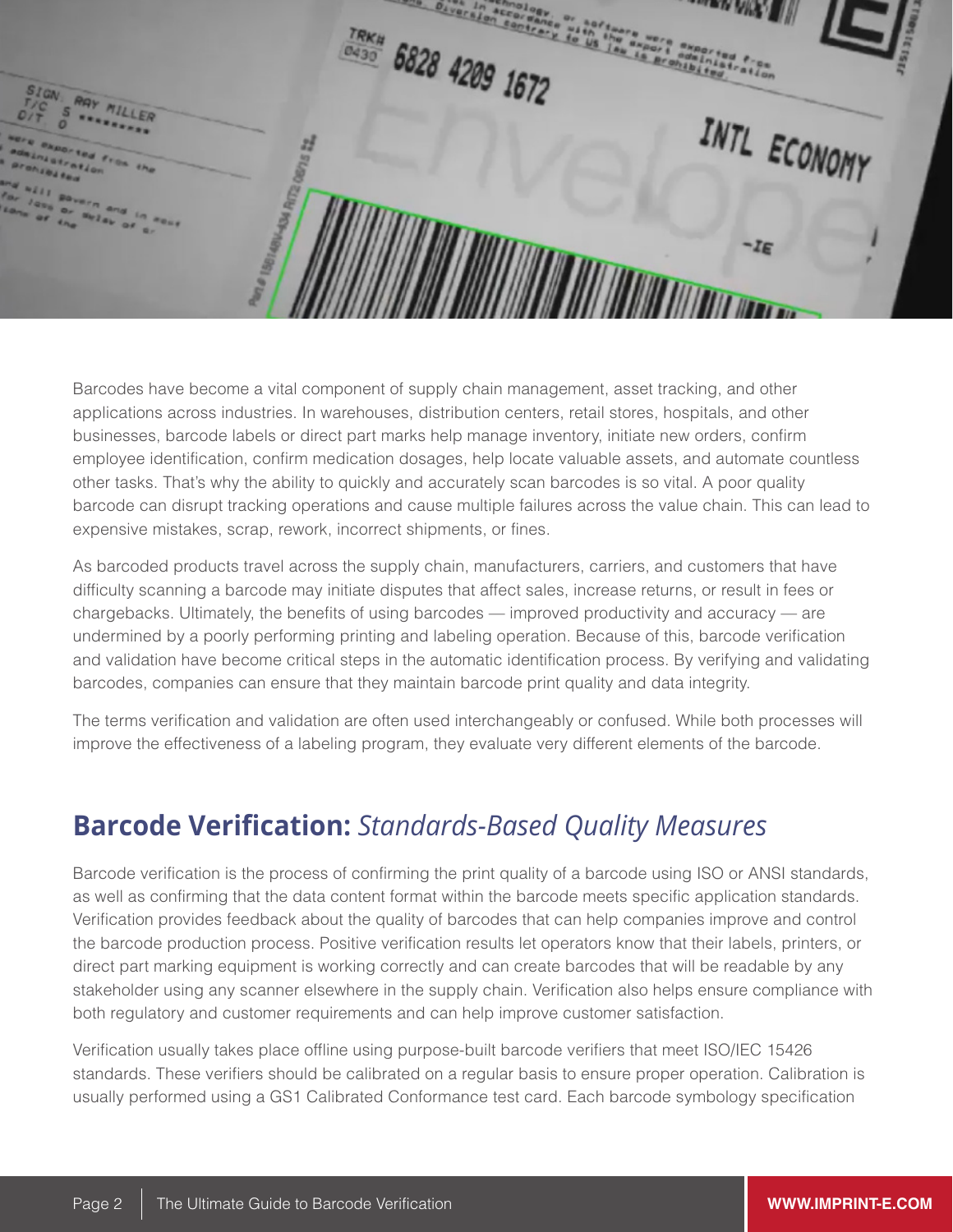includes a reference decode algorithm. Verifiers decode those symbols by applying that algorithm. Once the symbol is decoded, the verifying system uses a variety of measurements to grade the results.

Using a standards-based verifier is a must. The fact that a regular barcode scanner can read the code is not verification; there's no guarantee that another scanner further along the supply chain can also read that code. Verification ensures readability, regardless of who is scanning the mark.

Barcodes are graded using an ANSI standard using familiar letter grades A, B, C, D, and F (with A being the highest quality and F the lowest). The ISO/IEC standard provides numeric grades that range from 4.0 (highest quality) to 0.0 (lowest quality). The ISO grades provide a higher granularity than the ANSI grades. ISO/IEC 15416 standard is for 1D codes, while ISO/IEC 15415 covers 2D codes. For most applications, an ISO score of 1.5 (ANSI grade C) is considered "passing." There are also application-specific standards (such as the GS1 General Specifications or MailMark for the UK Post Office) that have their own requirements which can be confirmed via barcode verification.

In applications where barcodes will be scanned by multiple facilities using different equipment, and where 100% readability and accuracy are critical, verification at the point of printing or labeling will ensure that the automatic identification solution works as expected and in compliance with customer or industry standards.

## **Barcode Validation:** *Matching the Right Data to the Right Product*

While barcode verification confirms the quality of the code and the data it carries, barcode validation confirms that the correct barcode information is applied to the correct product. The barcodes are validated based on rules created by the company performing the validation. The results of the validation test are more subjective in nature, and don't necessarily ensure that the barcode can be scanned. A poorly printed barcode could pass a validation test (because it contains the right data), while still failing a verification test. Validation may also include checking the size of the barcode, its position on the final product/package, and ensuring that other packaging elements won't interfere with scanning.

Although validation doesn't follow stringent or defined standards, as is the case with verification, it is equally important to ensure the success of a barcode labeling/marking program. If the data encoded in a barcode is incorrect, or the barcode is applied to the wrong item or package, then there could be a number of operational failures including inaccurate shipments, returns, repackaging, chargebacks, and other costly errors.

In some applications, this process is even more critical: Consider the consequences of improperly labeling a pharmaceutical or medical device, for example. In the retail sector, incorrect barcode data can affect sales and profitability or result in a recall.

In order to validate barcodes, fixed-mount barcode scanners are positioned to read the codes on a production or shipping line. A software solution lets the scanner know what barcodes to expect. The system generates an alert if the wrong barcode is present or if the barcode label is missing. In some cases, these validation scanners may be integrated with automated material handling or packaging equipment, or included with label application systems.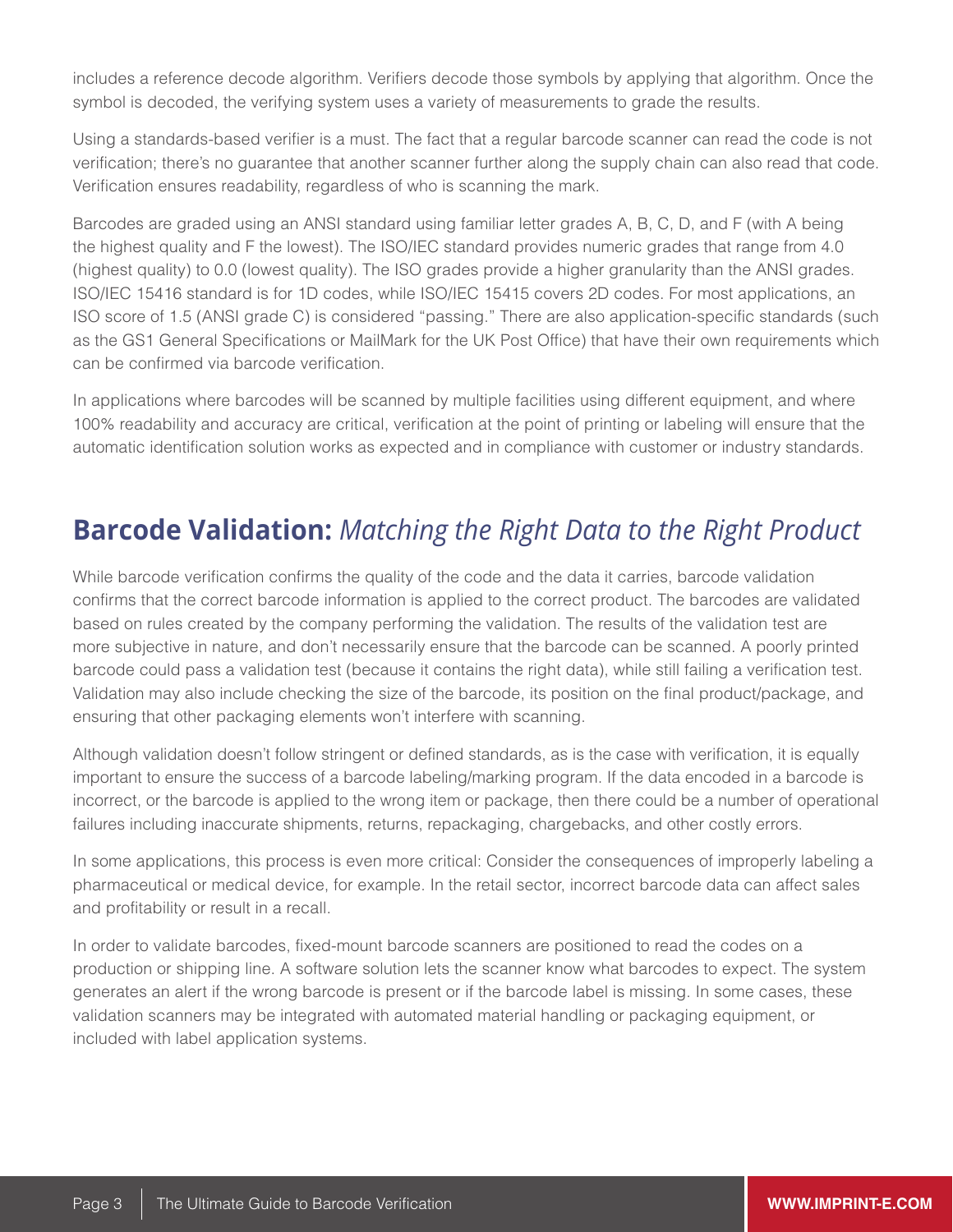## **Barcode Verification vs. Barcode Validation**

#### **Verification**

- Ensures print quality and scannability of the barcode
- Standards-Based
- Requires purpose-built verification systems

#### **Validation**

- Evaluates the accuracy of the barcode data and that the correct product is labeled
- Subject and based on company requirements
- Can be conducted using any scanning equipment



**vs**

# **Machine Vision Technology**

Machine vision technology plays an important role in both barcode verification and validation processes. Machine vision provides optical, non-contact sensing to extract information from digital images for process control or inspection of manufactured products. Using the correct combination of cameras, sensors, lighting, and software, machine vision can help companies ensure that their barcodes meet all industry and customer requirements and that they contain the correct information. These systems use vision sensors or 3D displacement sensors to evaluate products, using images to confirm proper sizes or measurements, or to ensure that a product is the correct shape or configuration. Machine vision's image analysis capabilities are used widely in graphic parts/packaging, pharmaceutical, food packaging, electronics, semiconductor, automotive, and shipping and transportation industries.

There are several types of machine vision systems, including 1D machine vision (which uses line-scan cameras for 100% continuous web inspection), and 2D systems that build images either use line-scan or area-scan technologies. 3D machine vision systems use multiple cameras or laser displacement sensors.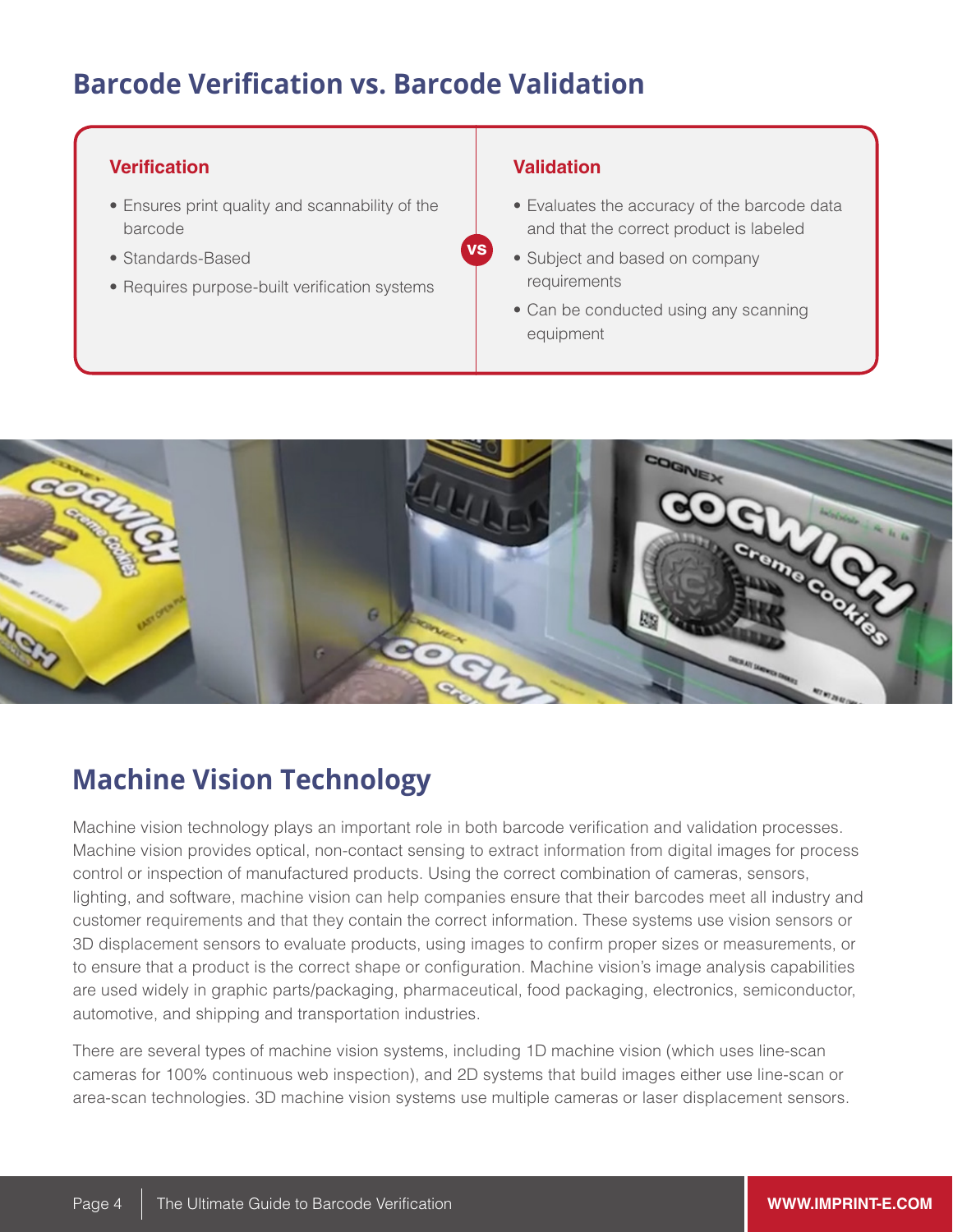There are a number of benefits to using machine vision, including:

- Products can be inspected on high-speed production lines.
- Machine vision can be used in clean room or hazardous environments.
- It can provide microscopic inspection that can't be conducted with the human eye.
- Robotic guidance ensures consistent results.
- It provides precise, non-contact measurement.
- It eliminates time-consuming, manual inspections.
- Because changeovers can be programmed in advance, there is less machine downtime.
- Inspection/measurement data is accurate and consistent.

In barcode verification or validation processes, machine vision systems allow companies to automate the process of ensuring they are printing readable barcodes that meet customer requirements and other specifications. Machine vision verifies that barcodes:

- Can be read with a scanner
- Are in the proper orientation
- Do not contain any defects
- Are the correct size

Machine vision systems can read both 1D and 2D codes that are on a label or a direct part mark. These systems can also recognize human-readable text for optical character recognition (OCR) or optical character verification (OCV) applications.